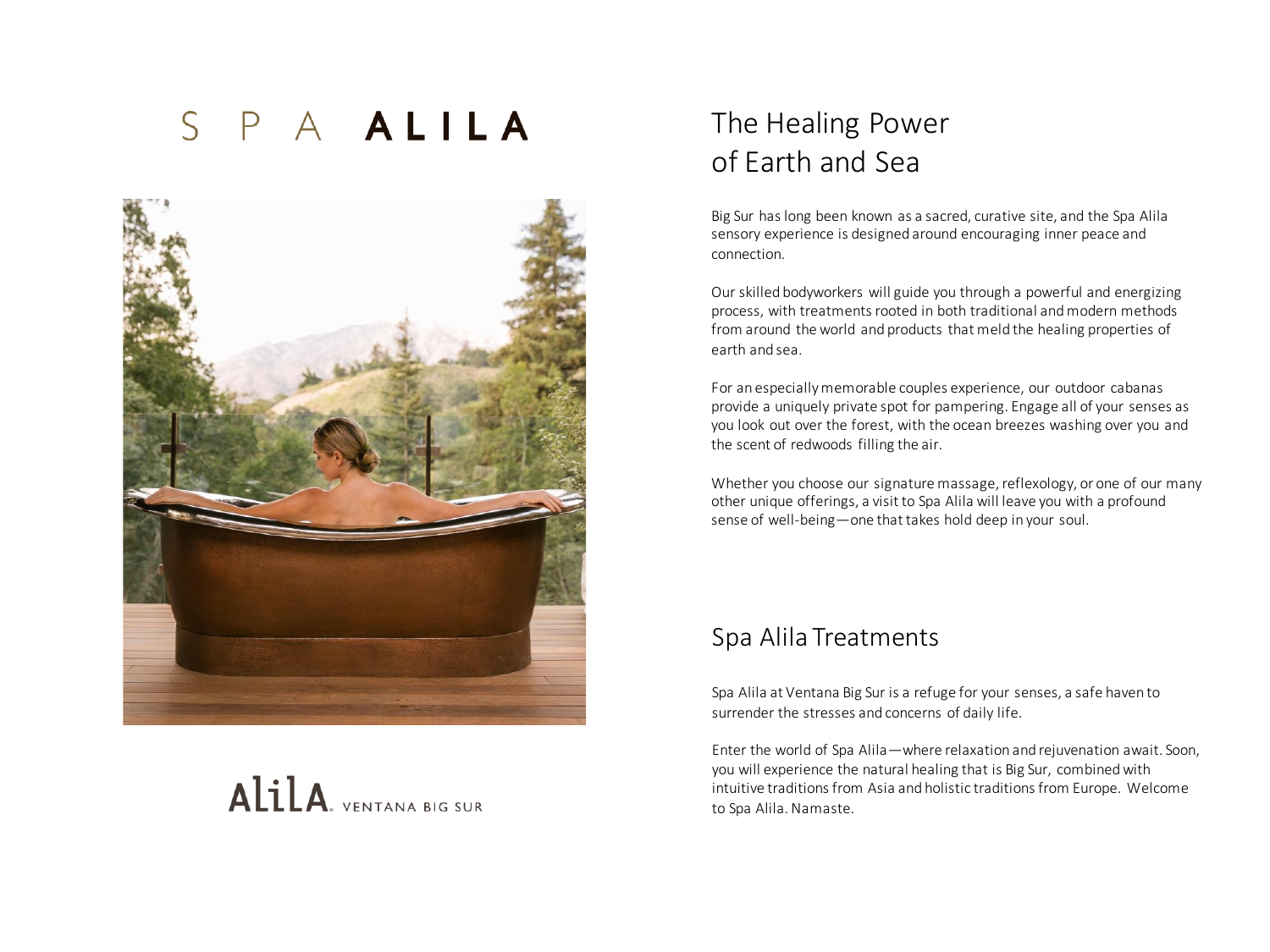# Facials

Spa Alila facials are designed to purify, revitalize, and help release stress and tension. We utilize a variety of extracts, oils, and custom botanical blends to uplift, enhance, and renew—leaving you feeling fresh and radiant.

### Rejuvenate ENERGIZE AND ENHANCE

Bring a fresh glow, tone, and strength to the skin, while awakening senses throughout the body. This treatment focuses on sculpting and lifting while reviving the skin. Lotus extract features skin-balancing properties, helping to balance sebum production, while baobab oil works to soften the skin. Oxygen therapy and custom blends of the purest botanical ingredients renew radiance. Uplifting in every way, the results are luminous and long-lasting.

50 Minutes \$215 | 80 Minutes \$305

## Purify CLARIFY AND CLEANSE

A deep cleanse, this purifying facial is designed to help detoxify the skin while releasing stress, tension, and stagnation. It stimulates the body's natural lymphatic process, flushing out excess toxins from the tissues and bringing clarity to the complexion. Fo-ti is an ancient clarifying remedy used to treat numerous skin ailments such as acne, while great burdock is rich in antioxidants and is an antiinflammatory. Our signature oxygen therapy enhances radiant skin and creates a sense of vitality for the mind, body, and spirit.

50 Minutes \$215 | 80 Minutes \$305

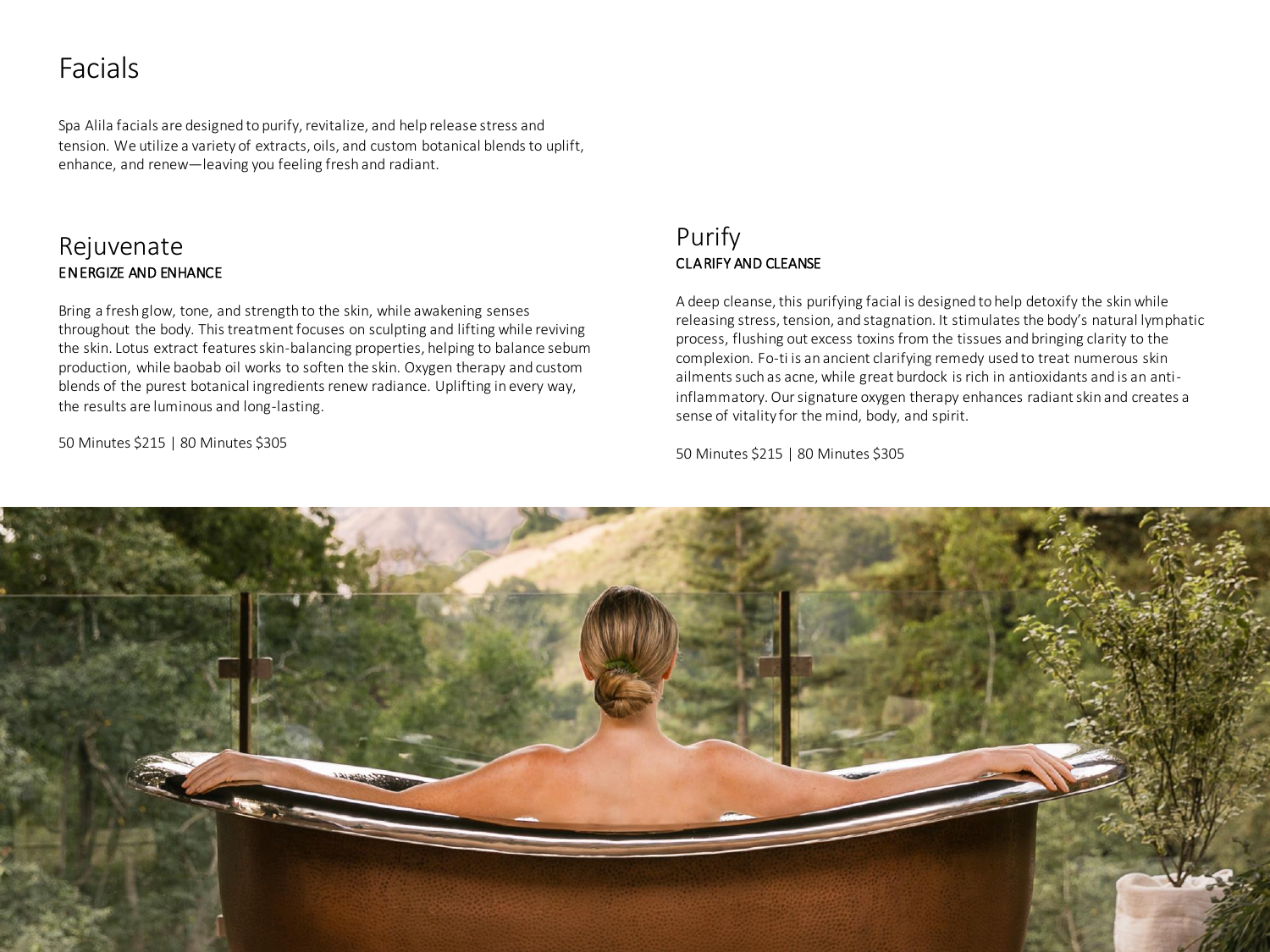

# Massage and Energy Work

Inspired by the soothing rhythm of the sea and the essence of the healing nature surrounding Big Sur, our massage and energy therapies wash away the tensions of both body and mind. As in ancient practices, organic and wildcrafted herbs of eucalyptus, lavender, pine, sage, and arnica are gathered into warm poultices and oils, simultaneously easing pain and enlivening the spirit when applied to the skin. Other natural tools, such as jade and basalt sea stones, permeate even the innermost layers of muscles.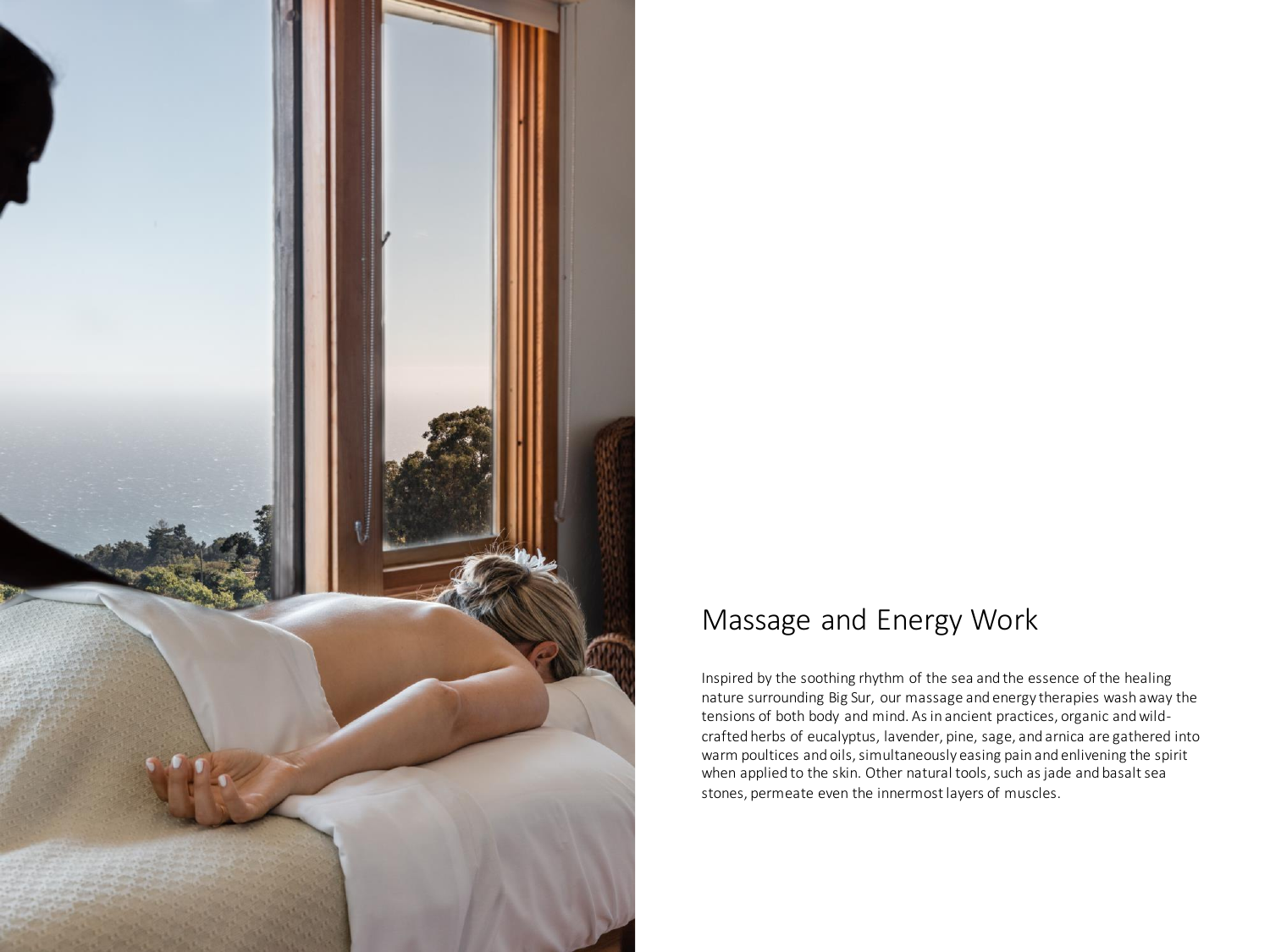# Massage and Energy Work

# Alila Massage\*

RELAX AND RENEW

Reset your Qi in this Chinese medicine-based treatment incorporating table Thai, Tui Na, and Swedish massage techniques. The slow, deep, gentle movements and stretches that work down to the bone level give your body the opportunity to truly release accumulated restrictions in both physical tissues and energetic meridians. The treatment ends with stimulation of acupressure points on the face, so your outside glow is an accurate representation of your newly balanced self. *Yoga or exercise attire required.*

50 Minutes \$215 | 80 Minutes \$305

### Jade\* EXPLORE AND RELAX

A hot-stone massage incorporating nature's therapeutic basalt and stones made from jade, integrated with a full-body Swedish massage. Resembling the smooth cobblestones found along the California shore, basalt stones are excellent thermal insulators, helping to melt away muscle tension as the therapist glides the heated stones over the body. Jade, a stone that can be found in Big Sur, readily opens taut muscles and relieves joint pain in this deeply relaxing treatment. Feel yourself surrounded in the mineral energy of the earth while the warm stones work their magic.

80 Minutes \$330 | 100 Minutes \$405

### Paradigm\* RESTORE AND RECOVER

A craniosacral therapy using a gentle, light touch to facilitate the flow of cerebrospinal fluid. This form of energy therapy shifts the mind and body into a mode of rest and recovery.

50 Minutes \$215

### Talisman\* INVIGORATE

Herbal poultices packed with organic and wild-crafted herbs capture the essence of the healing nature surrounding Big Sur to address the body's muscles and joints. These herbs are wrapped in a canvas compress, steamed to release the aromatic and therapeutic properties, then massaged into the muscle tissue, coupled with passive yoga-like stretches and Swedish-style massage. Arnica flower calms inflammation in muscles and joints, relieving pain. Pine soothes the skin, eases breathing, activates the immune system, and increases energy. Sage stimulates the lymphatic system, boosts glandular function, and eases stiffness.

80 Minutes \$330 | 100 Minutes \$405

# Restorative\*

REPLENISH AND ENERGIZE

A soft, healing touch with medium pressure, combined with energy work that allows for a relaxing massage that re-energizes your flow. High-oleic sunflower oil hydrates and locks in moisture, and contains Omega-3, Omega-6 and Omega-9, which help prevent and reduce skin inflammation.

50 Minutes \$215 | 80 Minutes \$305 | 100 Minutes \$380

#### Balance\* ESCAPE AND RELEASE STRESS

Reflexology uses pressure-point work within the reflex zones of the feet, leading to full-body balance and calm. Each point on the foot corresponds to specific areas of the body, allowing for a comprehensive yet targeted approach to physical and mental stress release.

50 Minutes \$215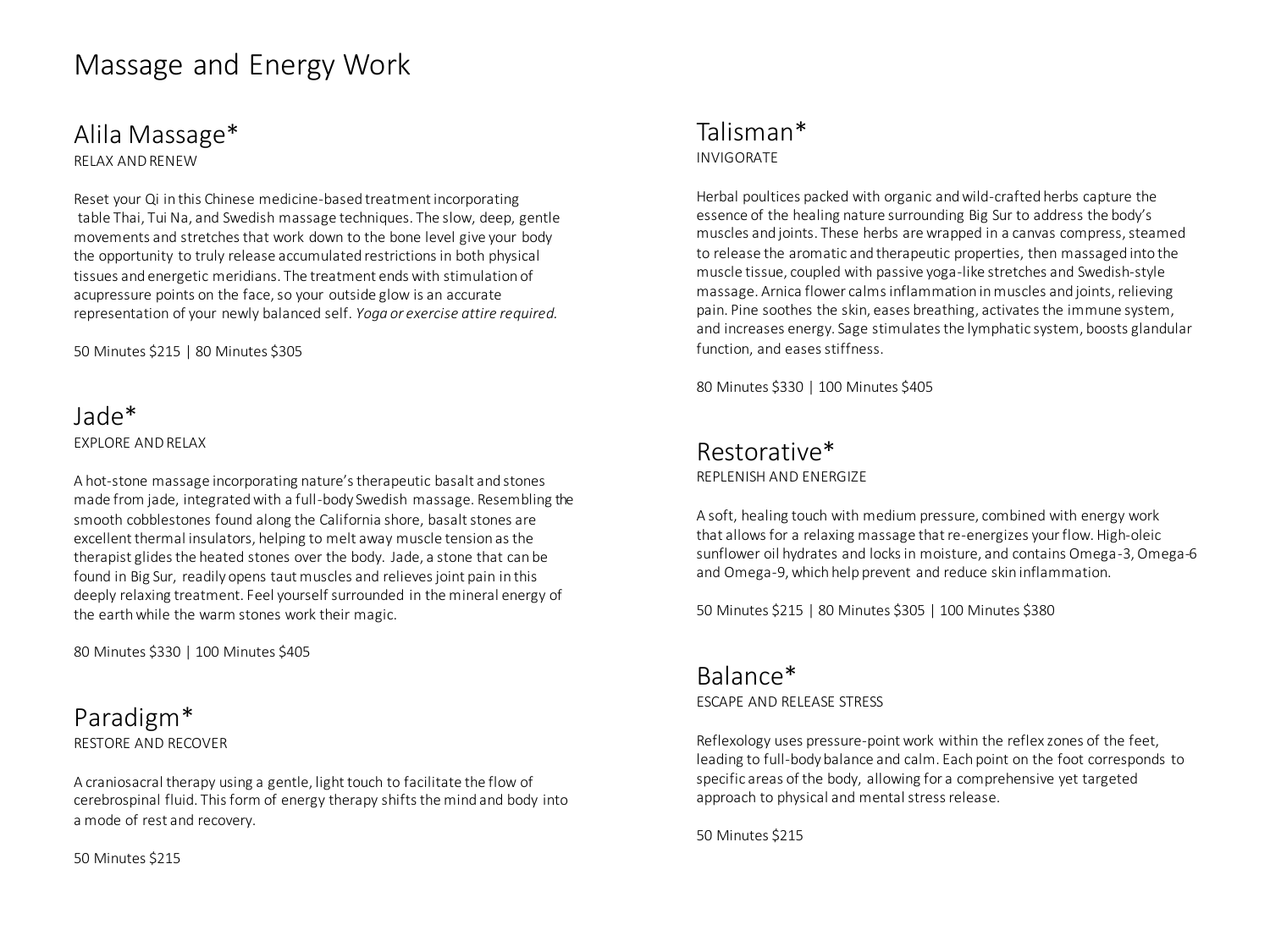

### Balinese\* RELIEVE PAIN AND REVITALIZE

After beginning with a foot bath ritual to allow tension to first dissolve from the feet, this traditional Balinese healing therapy combines stretching and long therapeutic strokes in a flowing sequence—relieving muscle pain, unraveling stress and improving blood flow.

80 Minutes \$330 | 100 Minutes \$405

# Zenith\*

REVITALIZE AND RESTORE

Begin with an in-depth assessment with a seasoned therapist to customize your massage. Balance your musculoskeletal system and address areas of chronic tension, tightness, and bound-up connective tissue that restricts muscles from functioning in concert with each other. This specialized massage utilizes each therapist's talents and "toolbox" of modalities. While your therapist works skillfully to restore pain-free movement and improve your body's innate balance, jojoba oil deeply penetrates to soothe and soften the skin, providing an excellent moisturizing effect and adding a healthy glow.

50 Minutes \$215 | 80 Minutes \$305 | 100 Minutes \$380

## Nourish\* RELIEVE STRESS AND TENSION

Prenatal-safe massage techniques and products are used to relax the mom-to-be in this Swedish-style massage. Our body-support pillows provide the utmost comfort, while only the most pregnancy-safe oil blends are used in combination with specialized massage techniques to relieve and release muscle tension, fatigue, and stress. Coconut Kukui oil helps to improve skin tone, maintaining softness and radiance while nourishing the skin.

50 Minutes \$215 | 80 Minutes \$305

\*AVAILABLE IN THE COUPLES SUITE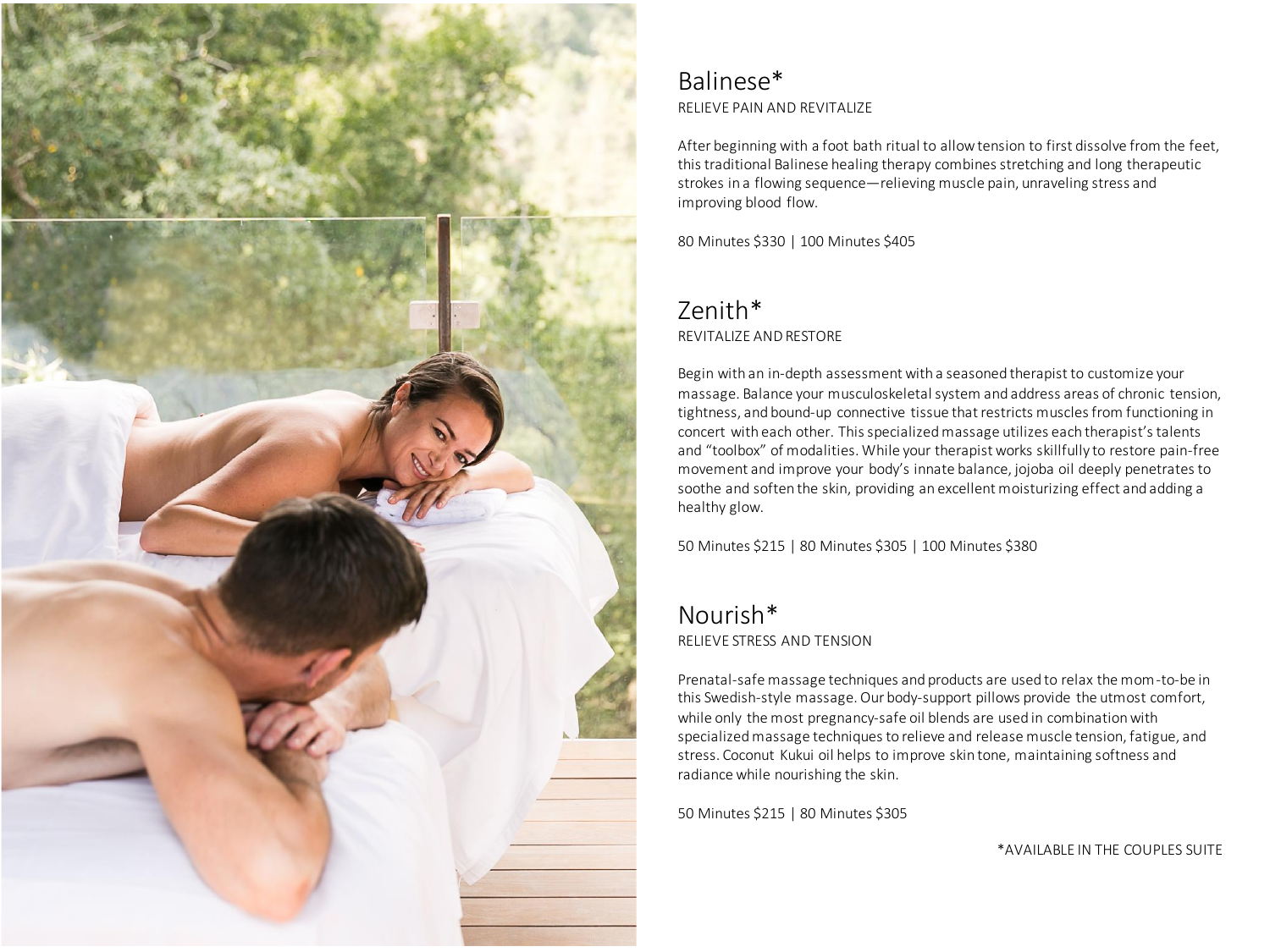# Just for Couples

Couples Zenith CONNECT AND FIND CALM

This romantic interlude begins with a bath for two in our private outdoor cabanas overlooking the redwoods, followed by a customized Massage on our side-by-side massage tables.

80 Minutes \$545 (20 Minute Soak + 60 Minute Massage) 100 Minutes \$725 (20 Minute Soak + 80 Minute Massage) *prices are per couple*

### Couples Talisman ESCAPE AND BOND

This side-by-side therapeutic herbal treatment is the perfect combination of romance and health. A soothing soak for two in our oversized copper tub begins your journey, relaxing the body and preparing muscles for herbal compresses and therapeutic massage. Experience the natural healing that is Big Sur.

100 Minutes \$775 (20-Minute Soak + 80-Minute Massage) *price is per couple*

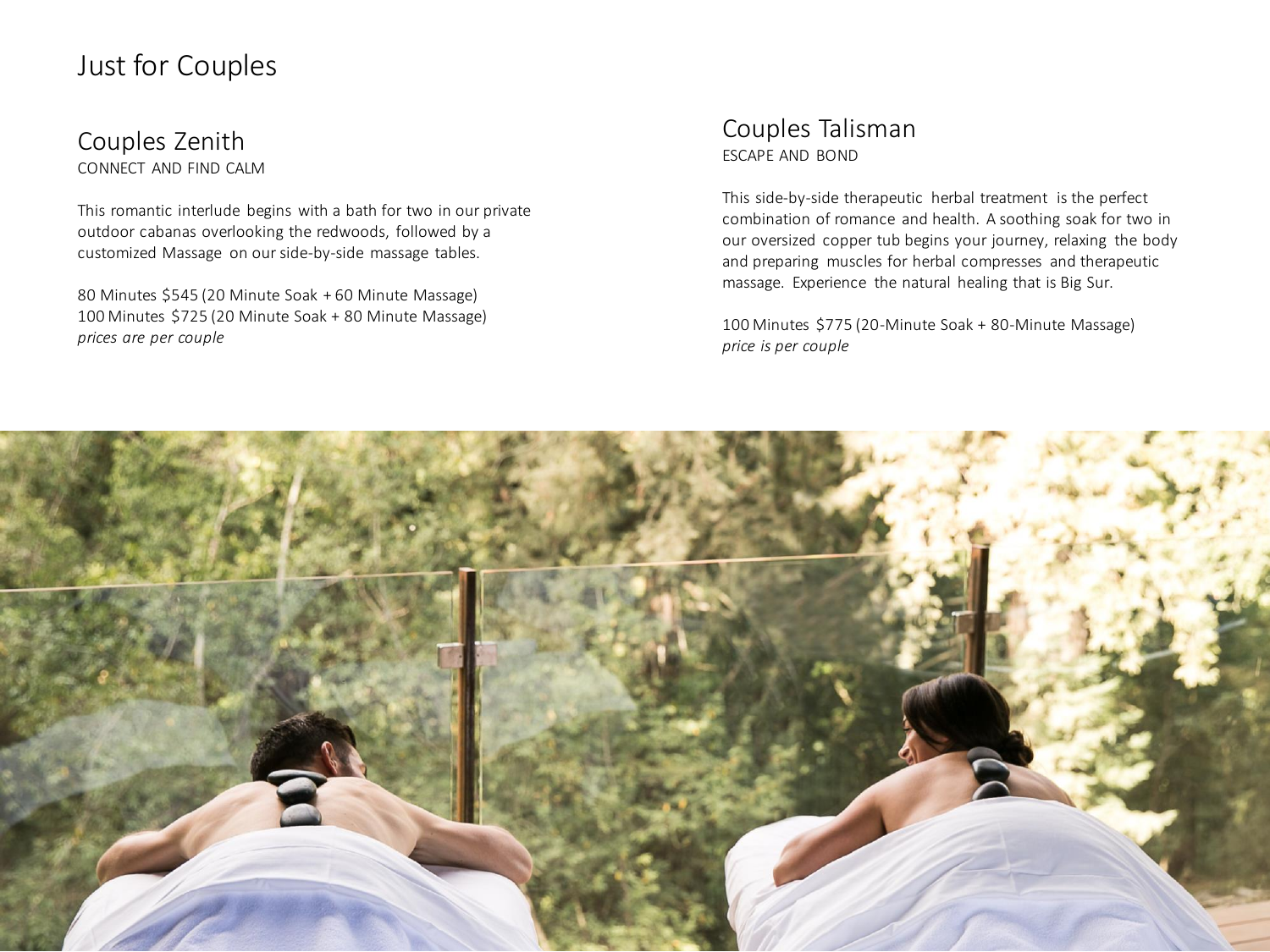# Body Renewal Rituals

Our natural and organic body treatments offer exfoliations with salt from the sea or a coffee scrub from the land. Whether you choose to invigorate your day and lock in moisture with our honey-enriched massage butter, or escape into a dream state with our soothing lavender, you're sure to leave with your skin feeling renewed and rejuvenated.

#### Lavender Bliss RELAX AND REVITALIZE

A slow, rhythmic exfoliation using a combination of Pacific sea salt, lemongrass, and lavender send you into a blissful slumber, followed by a massage with warm lavender oil and rose quartz stones. Allow yourself to be cocooned while our hair oil treatment nourishes the scalp, concluding with light pressure points on the face and a hand and foot massage. Lemongrass relaxes the nervous system, toning and tightening while helping to detoxify, while lavender soothes the mind from mental stressors.

### Espresso RESTORE AND DETOXIFY

Illuminate your body from head to toe with this detoxifying body treatment. The exfoliating essences of organic coffee, fruit enzymes, and multi-fruit acids refine texture, soften, and brighten the skin. Coffee extract, blended with shea butter, is massaged into the body with luxurious flowing strokes. A core ingredient in the massage butter, honey helps ease inflammation, locks in moisture, and has wonderful antibacterial properties.

80 Minutes \$330

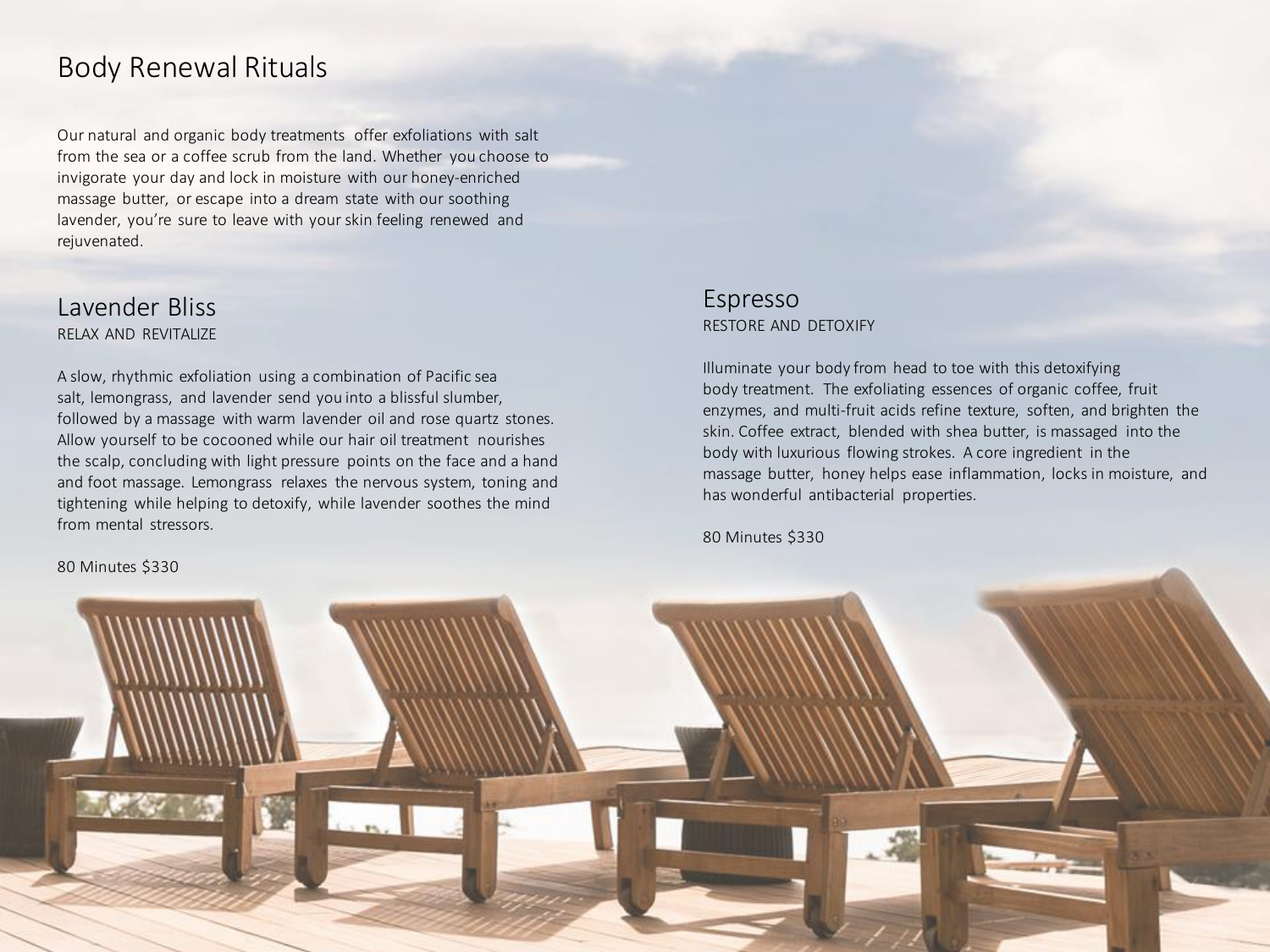# Private Activities

Create a new beginning, or enhance your current body program, with a private yoga, tai chi, qi gong or meditation class. Available in a group or an individual format.

50 Minutes \$150 per person

## Essence Portraits

Watch your inner landscape unfold in brilliant colors while discovering your spirit guides, animal spirits and soul mates as Sofanya paints your essence through your unique color patterns. View a portfolio of previous work in the spa relaxation area.

Single 90 minutes, \$295 Couple 90 minutes, \$350

## Astrology Readings

Since ancient times, astrology readings have explored one's birth chart to define the essential stages of life's journey. Readings bring clarity to areas of conflict, emphasizing one's strengths and providing tools for managing life in new and creative ways.

Single 90 minutes, \$295 Couple 90 minutes, \$350

*\*Please provide your birth information (date, time and place of birth) to the spa at time of booking before the appointed session.*

### Astrosoma

When an aspect or archetype of our nature has been "hurt," it tends to compensate—remaining hidden, stuck, or projected, and frequently attracting lessons for further learning and growth. AstroSoma is a cuttingedge modality that combines a gentle energy muscle testing with the guidance of one's astrology natal chart to bring awareness and transformation, leading to permanent improvement in one's life, self, and goals. Couples sessions in both modalities aim to design a healthy and cocreative goal, followed by a process that informs what is at the root of mutual dissonances, revitalizing the relationship.

Single 2-2.5 hours, \$350 Couple 3 hours, \$405

*\*Please provide your birth information (date, time and place of birth) to the spa at time of booking before the appointed session.*

## Transformation Kinesiology

We embody a holographic system which is, by nature, biochemical electromagnetic and intelligent—this system is intimately connected to our emotional life. Transformation Kinesiology (TK) is a modality based on Ageless Wisdom that combines a gentle energy muscle testing with an inquiry process aimed at awakening soul consciousness. It rewires the gaps that were formed in the subconscious by trauma, bringing to light its subsequent negative conclusions and beliefs, promoting well-being, healing, and joy in a seamless, transformative, and permanent way.

Single 2-2.5 hours, \$350 Couple 3 hours, \$405